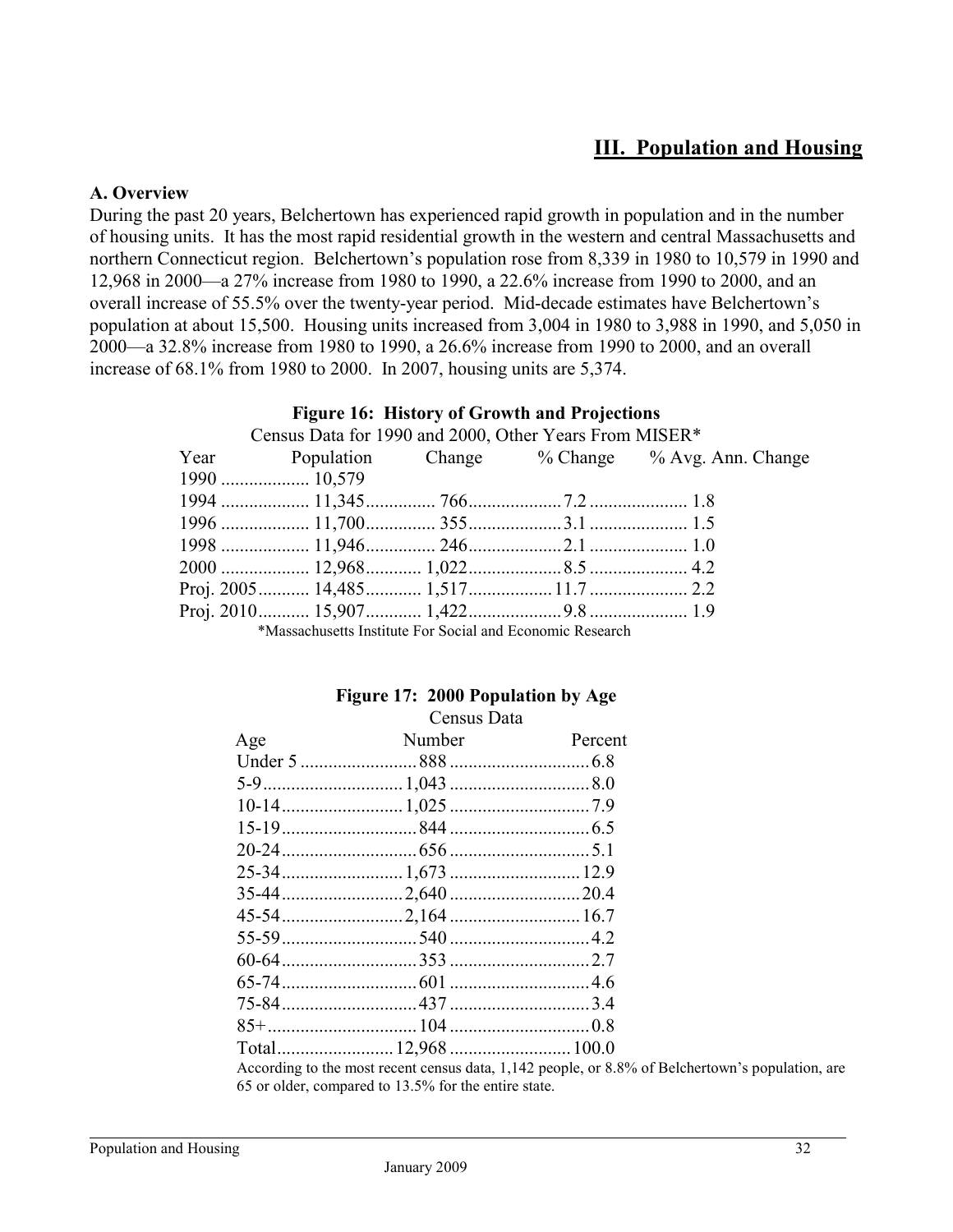### **Figure 18:**

| Projected 2010 Population by |        |         |  |  |
|------------------------------|--------|---------|--|--|
| A <u>qe</u>                  |        |         |  |  |
| Census Data                  |        |         |  |  |
| Age                          | Number | Percent |  |  |
| $0 - 4$                      | 949    | 6.0%    |  |  |
| 5-9                          | 948    | 6.0%    |  |  |
| $10 - 14$                    | 1,070  | $6.8\%$ |  |  |
| $15 - 19$                    | 1,035  | 6.5%    |  |  |
| 20-24                        | 1,086  | 6.9%    |  |  |
| 25-29                        | 1,134  | 7.2%    |  |  |
| 30-34                        | 946    | $6.0\%$ |  |  |
| 35-39                        | 939    | 5.9%    |  |  |
| 40-44                        | 1,127  | 7.1%    |  |  |
| 45-49                        | 1,424  | 9.0%    |  |  |
| 50-54                        | 1,374  | 8.7%    |  |  |
| 55-59                        | 1,377  | 8.7%    |  |  |
| 60-64                        | 937    | 5.9%    |  |  |
| 65-69                        | 548    | 3.5%    |  |  |
| 70-74                        | 329    | 2.1%    |  |  |
| 75-79                        | 250    | 1.6%    |  |  |
| 80-84                        | 178    | 1.1%    |  |  |
| 85-89                        | 126    | $0.8\%$ |  |  |
| 90 plus                      | 48     | 0.3%    |  |  |

According to MISER's projections for 2010, 1, 479 people, or 9.3% of Belchertown's population, are 65 or older.

Belchertown's housing concerns can be addressed under two main categories: market-driven housing, for which the major concerns are to reduce the rate of residential development generally and to retain the appearance of the area; and affordable housing, which is governed by MGL Chapter 40B, the Massachusetts "anti-snob zoning act." (Briefly, Chapter 40B encourages that at least 10% of the community's housing be affordable for residents with low to moderate incomes. If this criterion is not met, a developer of housing for these residents may apply for a comprehensive permit, exempt from municipal bylaws, including zoning.)

Belchertown is fortunate that its residents desire a diverse mix of housing to accommodate the range of the town's population. Belchertown has traditionally been a community where young singles, couples, and families with children could get started. However, land and housing values in Belchertown are rising, pricing many first-time house buyers out of the market, resulting in the concern that the town is losing its traditional base. A concomitant concern is that long-time residents with reduced incomes can no longer live here.

### **B. Goals and Policies**

The following policies were developed to work toward the three overall goals for the town determined during the community vision phase of the community plan project.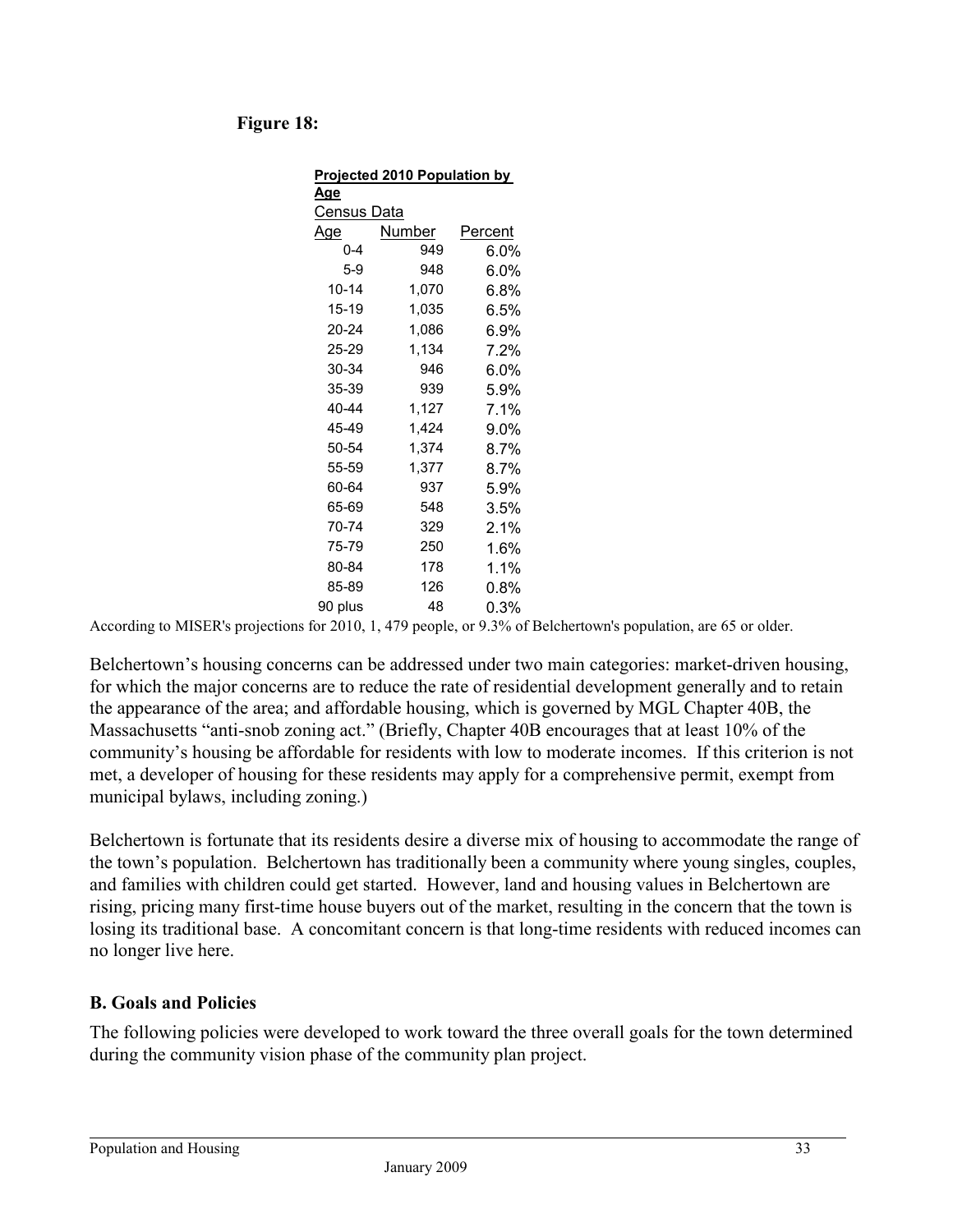#### **Goal 1: To maintain Belchertown's rural New England look and feel. Policies related to housing for Goal 1:**

- **Promote "traditional"** New England small town, encouraging land use with focused construction and intervening open space
- Identify, prioritize, and work to conserve key landscape views
- Establish standards for the scale and site planning of construction
- Avoid suburban-style roadsides

### **Goal 2: Manage residential construction to increase benefits to the community while lessening potential negative effects.**

### **Policies related to housing for Goal 2:**

- Evaluate proactive strategies to lessen the amount and negative results of residential construction, and choose ones that fit Belchertown
- Encourage housing that will make use of existing infrastructure
- Encourage planned residential development that incorporates open space and other amenities
- **Encourage the development of housing that fits the needs, resources, and preferences for groups** of particular concern, including seniors, retired people, households with modest incomes, and young people just starting
- In all of its actions, make sure the town works to prevent discrimination in housing because of race, color, creed, religion, sex, national origin, primary language, age, political affiliation, disability, sexual orientation or any other consideration prohibited by law, and does not knowingly approve any development that so discriminates

## **Goal 3: Evaluate and achieve business development that contributes to town life and mitigate potential negative effects.**

### **Policies related to housing for Goal 3:**

 Encourage home-based business enterprises, with standards for parking, signs, hours of operation, and other elements that might alter the surrounding neighborhood

## **C. Inventory**

Existing and Planned Residential Structures

| Number | Percent     |
|--------|-------------|
| 4,886  | 100.0       |
| 3,519  | 72.0        |
| 1,895  | 38.8        |
| 1,367  | 28.0        |
| 991    | 20.3        |
| 342    | 7.0         |
| 1,969  | 40.3        |
| 342    | 7.0         |
|        |             |
| 2.65   |             |
| 3.09   |             |
|        | Census Data |

### **Figure 19:** 2000 Households by Type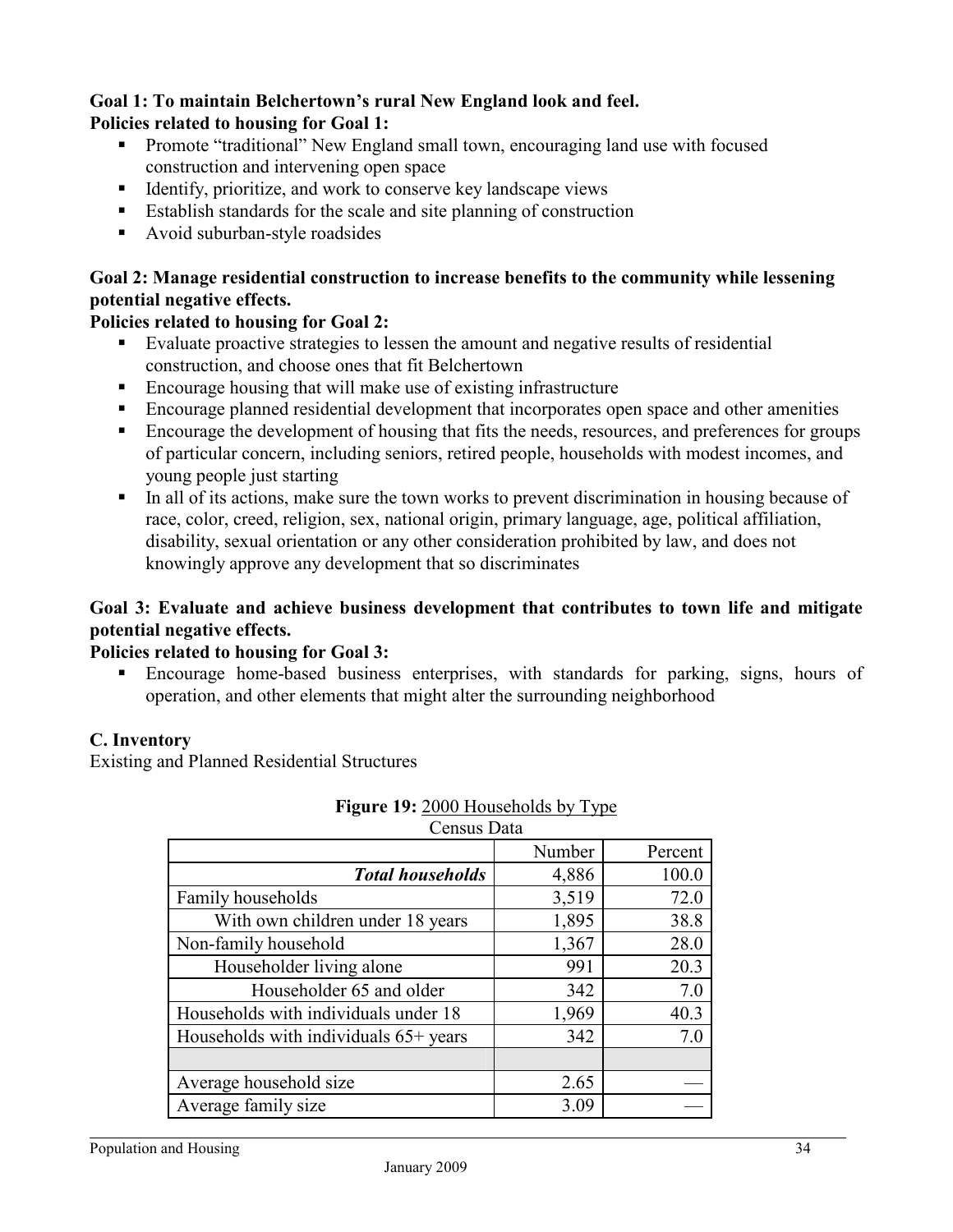The prevalence of households with school-age children is evidence of Belchertown's reputation as a family-oriented community.

| Census Data                                |        |         |
|--------------------------------------------|--------|---------|
|                                            | Number | Percent |
| <b>Total housing units</b>                 | 5,050  | 100.0   |
| Occupied housing units                     | 4,886  | 96.8    |
| Owner-occupied                             | 3,950  | 80.8    |
| Renter-occupied                            | 936    | 19.2    |
| Vacant housing units                       | 164    | 3.2     |
| Seasonal, recreational, occasional use     | 48     | 1.0     |
| Vacant-other                               | 116    | 2.2     |
| Homeowner vacancy rate $(\% )$             |        | 1.0     |
| Rental vacancy rate $(\% )$                |        | 2.2     |
|                                            |        |         |
| Avg household size of owner-occupied unit  | 2.78   |         |
| Avg household size of renter-occupied unit | 2.12   |         |

| Figure 20: 2000 Housing Occupancy |  |  |
|-----------------------------------|--|--|
|                                   |  |  |

Only a small percentage of housing units was vacant at the time the census was taken. This might suggest that the community has avoided over-building and glutting the market. However, it also suggests the number of existing structures that might be adapted for use in serving the needs of the elderly, young people just starting, and other non-family residents is very limited.

### Current Housing Stock

In 1989, Belchertown had 2,436 single-unit housing units. The current number of 3,673 single-unit houses represents an increase of 50% over the period. At the end of 2007, the total was 4,341. [See Map 7, *Single Unit Residences*, in the appendix.]



### **Figure 21:**

 *Source: MLS Online.com, 2007*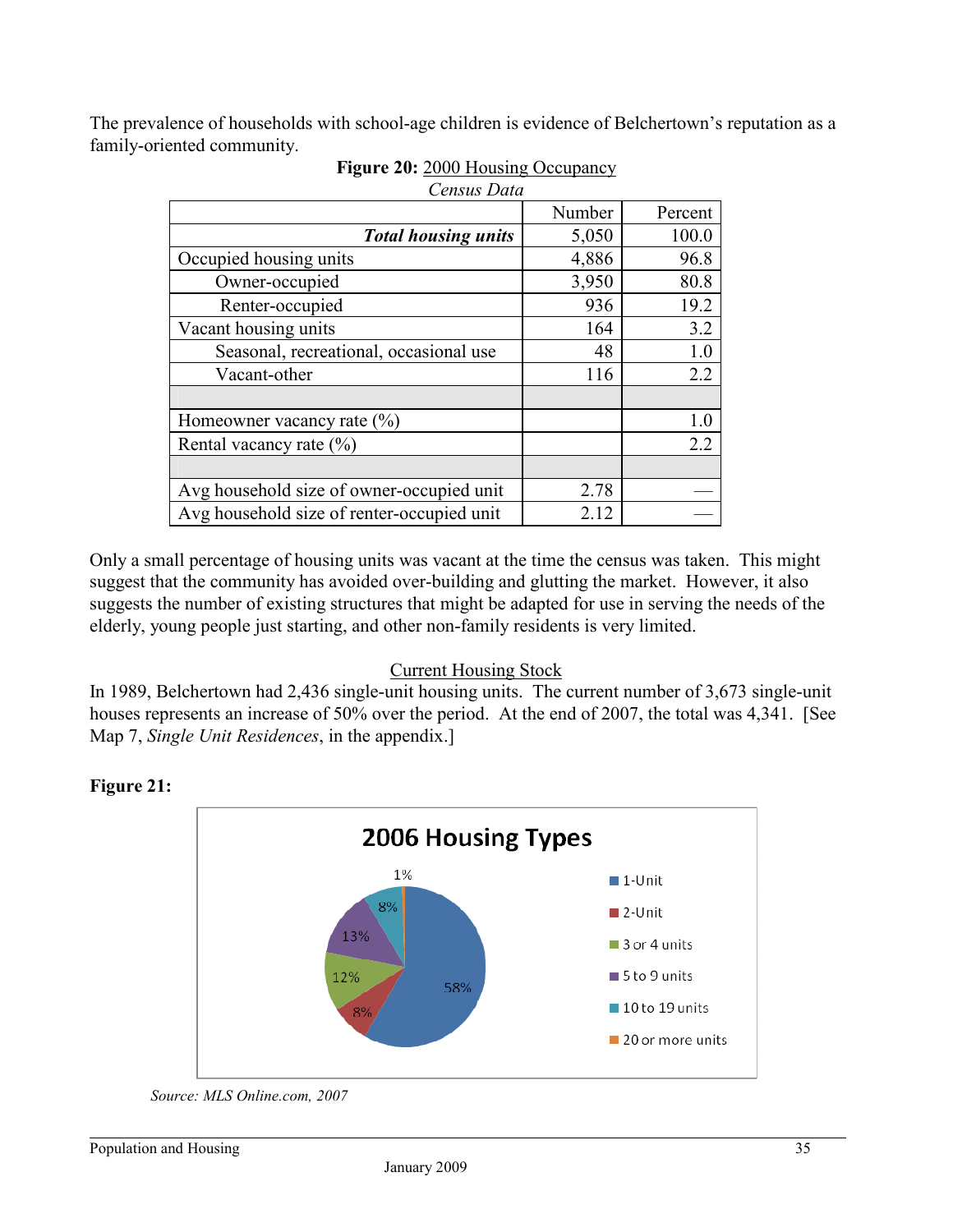Denser housing exists along various corridors in town. Some of the more densely settled areas of single-unit housing include:

- The area considered the town center, i.e., from the intersection of  $21/202$  through town on either side of the town common up to the intersection of 9/202
- All along Bay Road/Allen Road from the Amherst line all the way over to Quabbin
- Meadow Pond Road/Aldrich Street
- North and south of Allen Road east of 202. *(Sheffield Estates subdivision: 89 houses*)
- The Lakes Region between Bay Road and Route 9
- Turkey Hill south of 202 and west of 21 *(Turkey Hill subdivisions East/West: 138 houses)*
- Dana Woods along George Hannum Road *(Dana Woods subdivision: OSCD with 150 houses)*
- Mallard Estates along Route 181
- Much development on frontage lots, particularly along Routes 21 and 181, Washington Street and Liberty Street

(All subdivisions not specifically noted above include 15 or fewer houses.)

Duplexes and triplexes are in short supply. Of those that do exist, many are located on Hamilton Street and along Federal Street (Route 9). Larger multi-unit complexes exist primarily along George Hannum Road, Federal Street, Amherst Road, and Main Street.

Belchertown has two mobile home parks. Pine Valley Plantation has over 300 units with room for more. Restricted to adults, this park is located off Chauncey Walker Road, Route 21. Sportshaven is a small 30-unit park located off Mill Valley Road, Route 181.

By far, the majority of houses sold are single-unit dwellings. It is interesting to note that the number of houses sold remains stable.



*Source: Warren Group, 2007*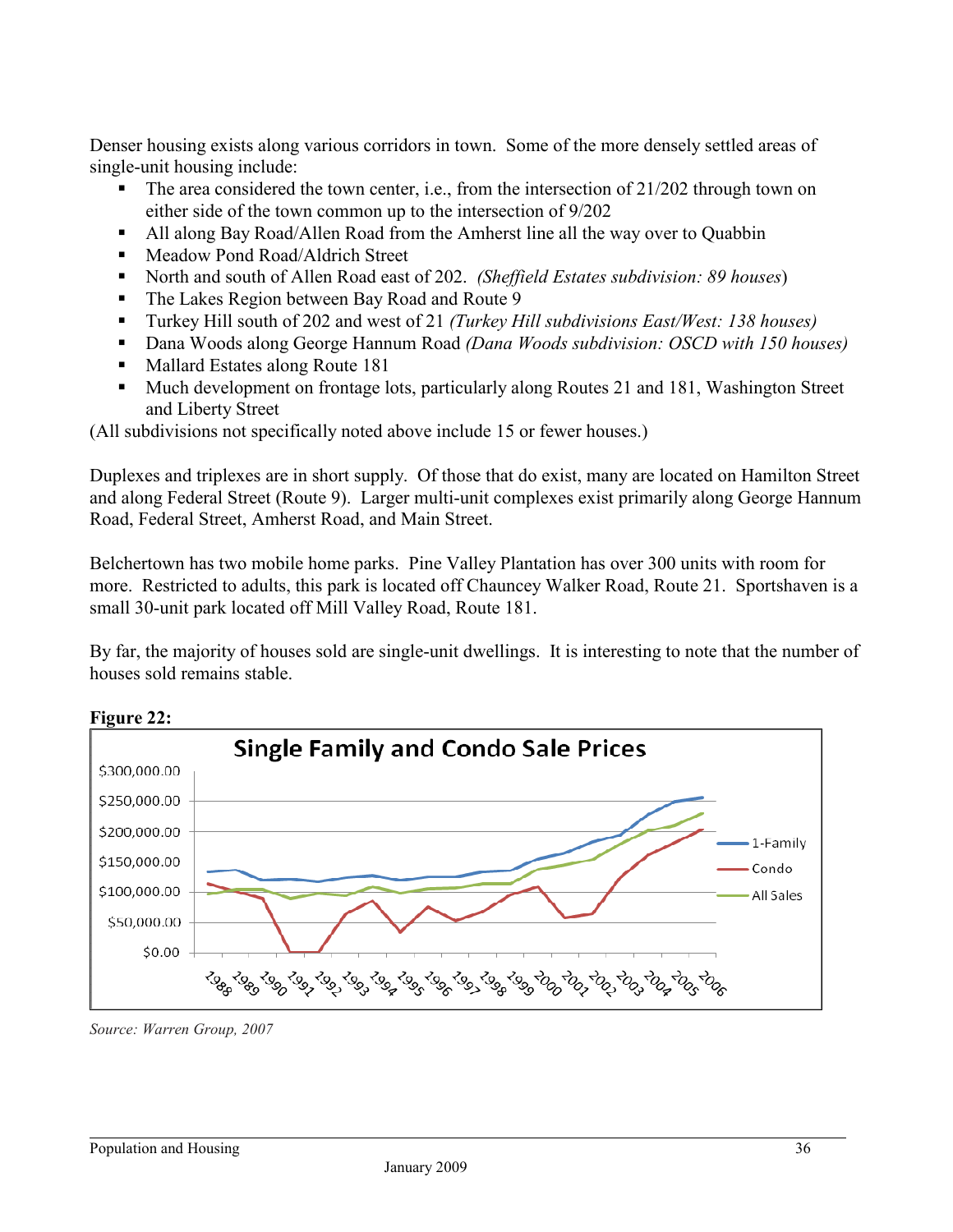|                 |           |      | 1990     | 1995      | 2001      |  | 2002      |          |  | 2007      |
|-----------------|-----------|------|----------|-----------|-----------|--|-----------|----------|--|-----------|
| Avg. Tax        |           |      | \$99,935 | \$125,454 | \$137,733 |  | \$147,580 |          |  | \$260,274 |
| Valuation       |           |      |          |           |           |  |           |          |  |           |
| Avg. Tax Bill   |           |      | \$1,354  | \$1,871   | \$2,614   |  | \$2,789   |          |  | \$3,443   |
| Tax Rate/\$1000 |           |      | \$13.55  | \$15.28   | \$18.98   |  | \$18.9    |          |  | \$13.23   |
|                 |           | 2001 |          |           |           |  | 2002      |          |  |           |
| Type            | Avg.      |      | Avg.     | Tax Rate  | Avg.      |  | Avg.      | Tax Rate |  |           |
| House           | Valuation |      | Tax Bill |           | Valuation |  | Tax Bill  |          |  |           |
| 2-Unit          | \$136,655 |      | \$2,593  | \$18.98   | \$141,959 |  | \$2,683   | \$18.9   |  |           |
| 3-Unit          | \$144,458 |      | \$2,741  | \$18.98   | \$152,430 |  | \$2,880   | \$18.9   |  |           |

Figure 23: Tax Valuation/Tax Bill for Single Unit Houses

Comparisons over time must take into consideration the value of money over time as well. Nonetheless, real estate professionals and property assessors note that Belchertown is no longer a firsttime buyer's market, a position it had held for decades. The cost of housing is rapidly becoming out of reach for Belchertown's own young families just starting out, as well as the elderly, and others who in the market for a less expensive residence.

| Year               | Single-unit | Two-unit         | Condo Units      |
|--------------------|-------------|------------------|------------------|
| 1985               | 129         | 6                | $\boldsymbol{0}$ |
| Decade of the 90's |             |                  |                  |
| 1990               | 103         | $\mathfrak{Z}$   | $\boldsymbol{0}$ |
| 1991               | 92          | $\mathfrak{Z}$   | $\boldsymbol{0}$ |
| 1992               | 100         | 5                | $\boldsymbol{0}$ |
| 1993               | 87          | $\overline{4}$   | $\boldsymbol{0}$ |
| 1994               | 90          | $\overline{2}$   | $\boldsymbol{0}$ |
| 1995               | 75          | $\overline{2}$   | $\mathbf{1}$     |
| 1996               | 80          | $\boldsymbol{0}$ | $\boldsymbol{0}$ |
| 1997               | 80          |                  | $\boldsymbol{0}$ |
| 1998               | 104         | 1                | $\boldsymbol{0}$ |
| 1999               | 119         |                  | $\boldsymbol{0}$ |
| 2000               | 88          | $\boldsymbol{0}$ | $\boldsymbol{0}$ |
| 2001               | 97          | 1                | $\boldsymbol{0}$ |
| 2002               | 92          | 1                | $\boldsymbol{0}$ |
| 2003               | 91          | $\boldsymbol{0}$ | 10               |
| 2004               | 100         | 6                | $8\,$            |
| 2005               | 89          | $\mathbf{0}$     | 8                |
| 2006               | 54          | $\boldsymbol{0}$ | 14               |
| 2007               | 54          | $\boldsymbol{0}$ | $\overline{4}$   |
|                    | 1724        | 36               | 45               |

#### Figure 24: Building Permits Issued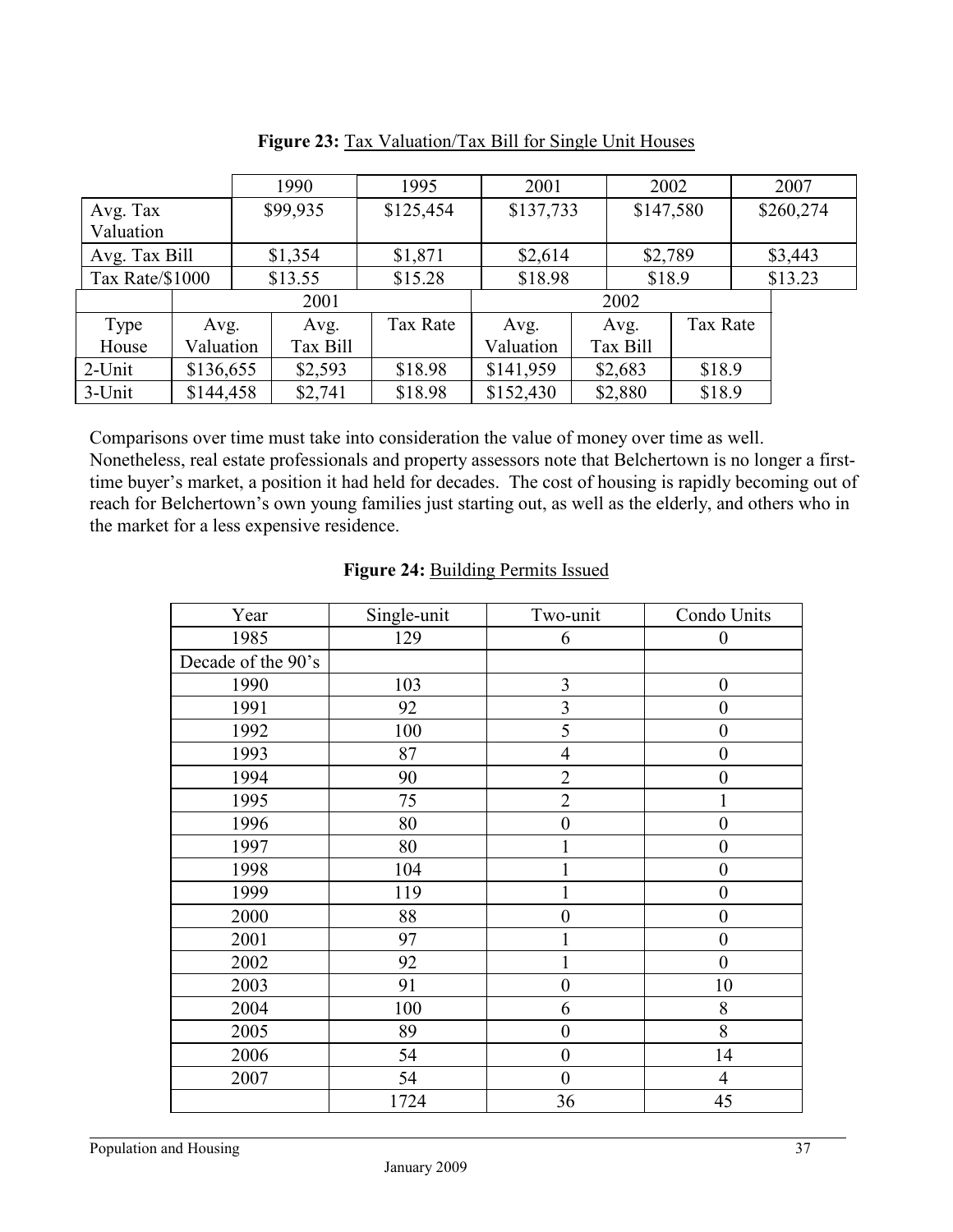

**Figure 25:**

*Source: Building Permits, Census 2007* 

Of importance here is the fact the number of permits has not varied much over the last decade, with an average of 93 single-unit permits issued per year over the past twelve years, or 95 per year including all residential permits.

| 2000 Census Data |            |          |        |            |            |            |            |          |
|------------------|------------|----------|--------|------------|------------|------------|------------|----------|
| Community        | 2000       | Family   | Median | Total      | Family     | % Family   | 1-unit tax | Tax rate |
|                  | Population | Income   | Age    | Households | Households | Households | bill       | FY '02   |
| Amherst          | 34,874     | \$61,237 | 21.8   | 9,174      | 4,547      | 50%        | \$3,764    | 19.00    |
| Palmer           | 12,497     | \$49,358 | 38.1   | 5,078      | 3,329      | 66%        | \$2,065    | 17.99    |
| Ware             | 9,707      | \$45,505 | 37.7   | 4,027      | 2,598      | 65%        | \$2,050    | 19.50    |
| Granby           | 6,132      | \$57,632 | 38.1   | 2,247      | 1,662      | 74%        | \$2,154    | 16.09    |
| Pelham           | 1,403      | \$71,667 | 42.4   | 545        | 382        | 70%        | \$3,672    | 19.97    |
| Ludlow           | 21,209     | \$55,717 | 38.5   | 7,659      | 5,513      | 72%        | \$2.472    | 17.90    |
| B'town           | 12,968     | \$60,830 | 36.3   | 4,886      | 3,519      | 72%        | \$2,789    | 18.90    |

**Figure 26:** Comparative Socioeconomic Data Adjacent Communities

### **Figure 27:**



*Source: PVPC, 2004*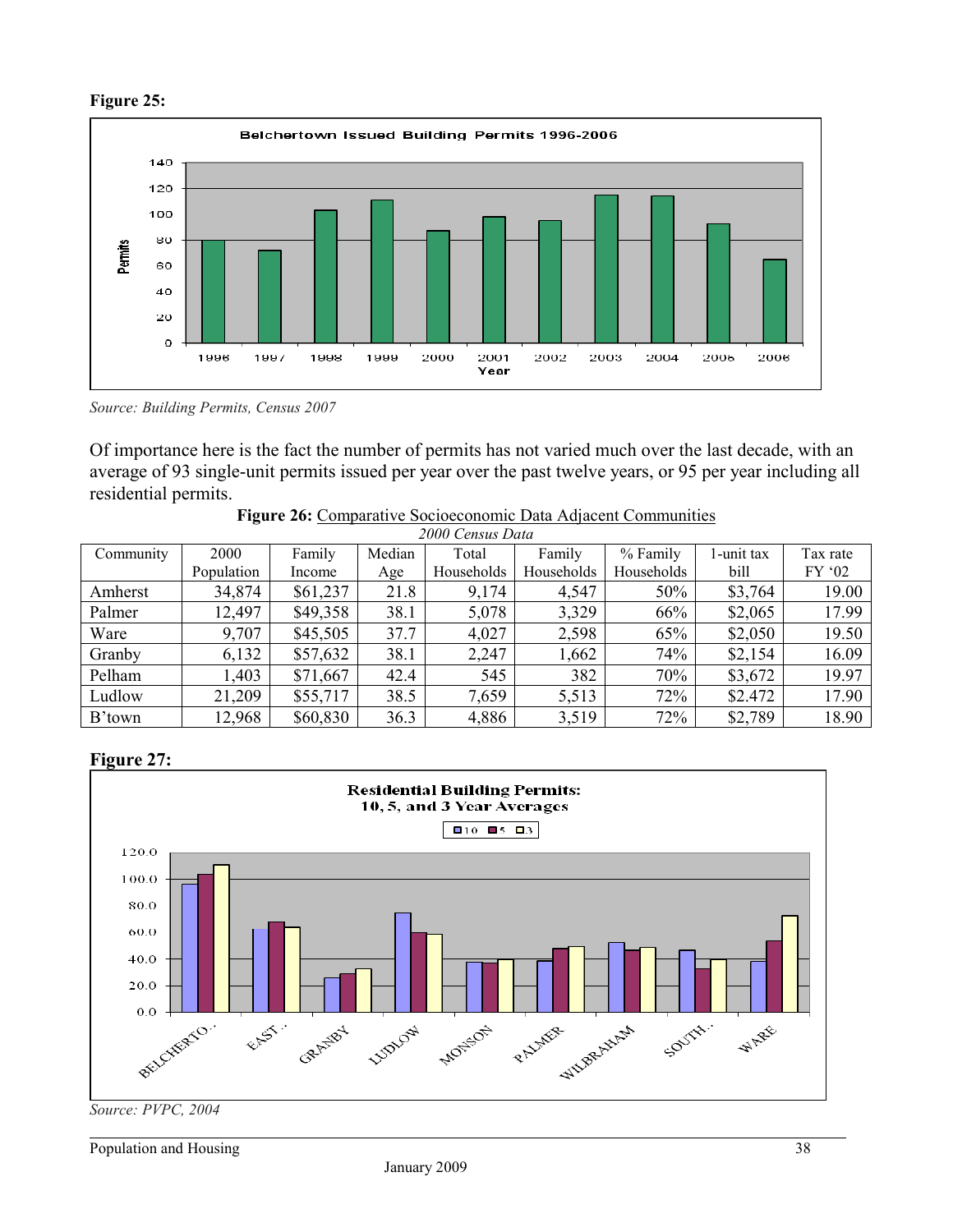|             |             | <i>warren</i> Group |             |              |
|-------------|-------------|---------------------|-------------|--------------|
| Community   | Median      | Sales               | Number of   | <b>Sales</b> |
|             | Single Unit | Condo               | Single Unit | Condo        |
| Amherst     | \$194,750   | \$110,500           | 168         | 85           |
| Palmer      | \$109,500   | \$49,750            | 118         | 16           |
| Ware        | \$114,950   |                     | 104         | $\theta$     |
| Granby      | \$141,000   | \$94,750            | 59          | 10           |
| Pelham      | \$209,950   |                     | 14          | $\theta$     |
| Ludlow      | \$125,570   | \$93,950            | 184         | 28           |
| Belchertown | \$157,000   | \$57,600            | 175         | 10           |

| Figure 28: Comparative Calendar Year 2001 Housing Sales |  |              |  |
|---------------------------------------------------------|--|--------------|--|
|                                                         |  | $\mathbf{u}$ |  |

Data for Amherst are significantly skewed by the presence of a large student population and a relatively higher paid workforce. Nonetheless, given the average family income and median sales for a singleunit house, it appears that Amherst has the most expensive housing, and the highest family salary for a community of any size. (Pelham reports higher family income and house values, but the small population must be considered. Pelham is economically an extension of Amherst without the students.)

The remaining communities of Palmer, Ware, Granby, and Ludlow offer comparisons that are more realistic for Belchertown. Family income and the median value of house sales correlate almost one-toone, with Belchertown having the highest family income and the highest median house selling price, followed by Granby, Ludlow, Palmer and Ware. The median age is an inverse relationship with Belchertown having the youngest median age.

Relative to housing, of the five comparable communities, Belchertown's median selling price is significantly higher than that of the other four.





*Source: PVPC, 2004* 

This graph from 2004 shows that Belchertown's median housing price is exceeded only by Wilbraham's out of nine Pioneer Valley communities.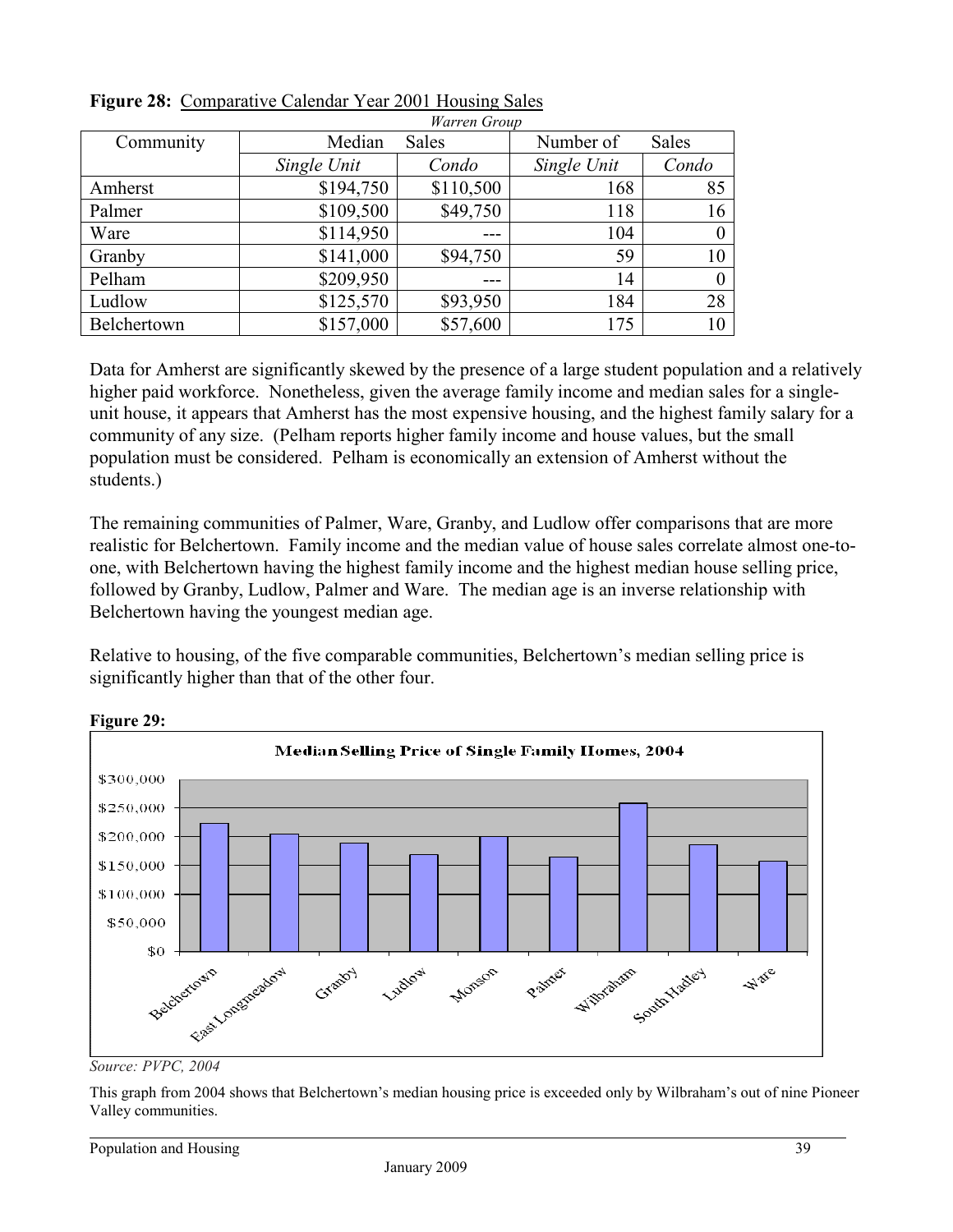### **D. Zoning Bylaw and Subdivision Regulations**

Belchertown's zoning bylaw was originally adopted by town meeting in 1957. It has been adapted almost annually to some extent since then, and has had several complete revisions. The bylaw defines zoning districts, overlay districts (wetlands, flood plains, aquifers, historic districts), use regulations, special uses, business and industrial regulations, common drives, open space subdivisions, and such special issues as wireless communication facilities, a Business and Technology Park, fences, pools, non-conforming and temporary structures, parking and loading areas, signage, and a host of miscellaneous issues.

The general provisions guiding the zoning bylaw *as it relates to housing generally* include:

- Promoting the health, safety, convenience, and general welfare of the inhabitants of the Town of Belchertown
- Promoting sound and orderly growth
- **Providing a variety of housing types to meet the needs of Belchertown's diverse and growing** population
- Protecting property values
- Establishing a fair and reasonable set of standards for evaluating each development proposal impartially, on its own merit
- **Protecting the town's natural resources and amenities**
- Encouraging the most appropriate use of land in Belchertown

In addition, the Planning Board's subdivision regulations include:

- Provision of adequate access to all lots
- Lessening congestion in adjacent public ways and coordinating ways
- Ensuring compliance with Belchertown's Zoning Bylaws
- Ensuring provision of water, sewer, drainage, utilities to subdivisions
- Support of Belchertown's Master Plan to maintain community character, agricultural, and forested land
- Protecting open space, maintaining ecological diversity, natural resources—especially the water supply

The classes of zoning districts that support housing include

- Primary agricultural
- Village residential
- Rural residential
- **Lakes Residential**
- **Multiple-Dwelling Residential**
- **Mobile Home Park Residential**

Regulations govern the development of each of the above zoning districts. Other than restrictions on multi-unit dwellings in most districts, there are no exclusions in any of the above zoning districts that would prohibit the presence of more readily affordable housing, including two-unit houses, owned or rented.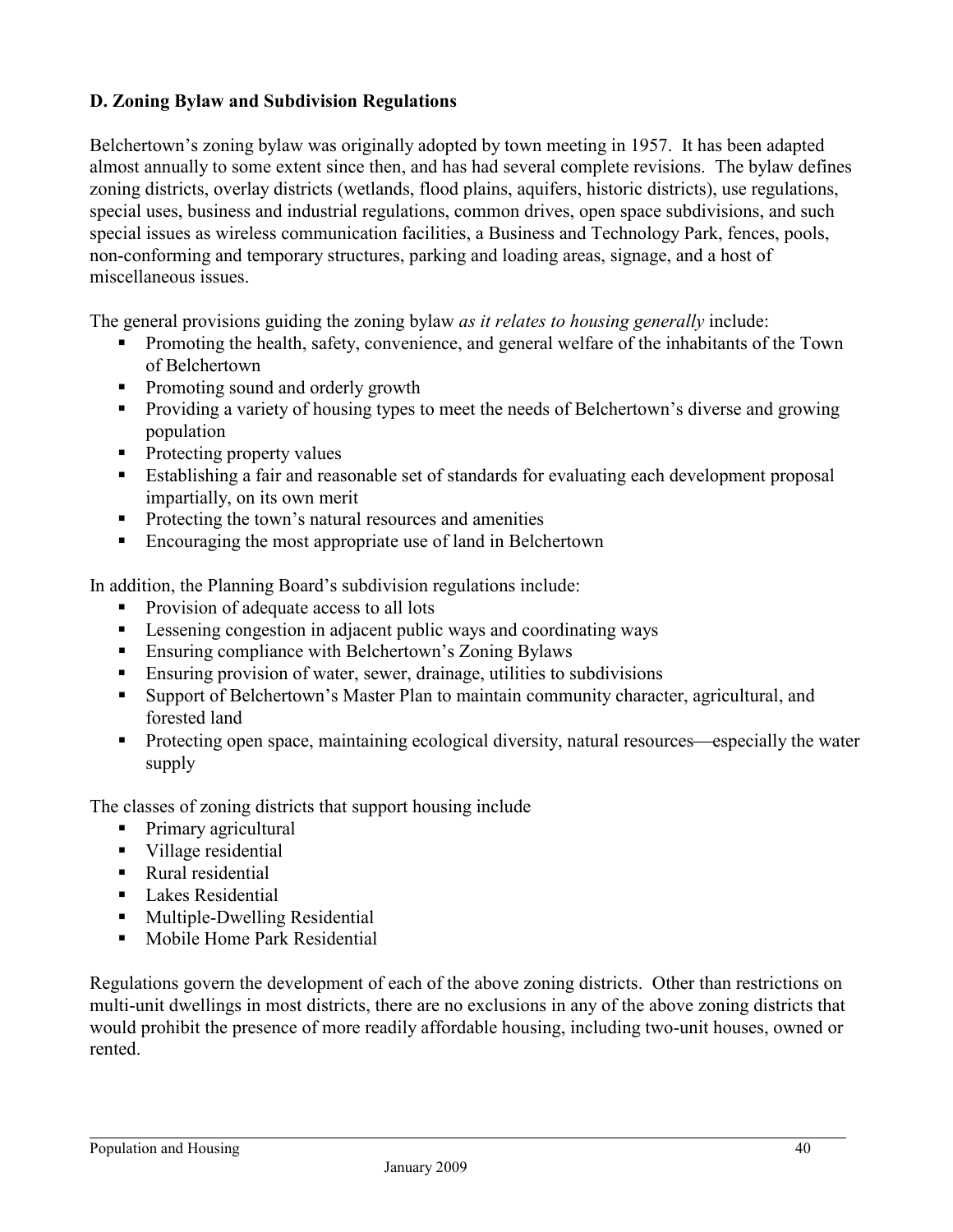A build-out analysis was done by the Center for Economic Development at UMass in 1998. Such an analysis uses existing zoning and statistics to project what a community will need in infrastructure to support the projected population. It includes the undeveloped land acreage for each of the above zoning districts. Recognizing that some acreage falls within wetland protection zones, flood zones, or has a slope of 15% or more, a standard lot size is assumed for all districts except for Multiple-Dwelling Residential and Mobile Home Park Residential. From this, the number of undeveloped lots is generated, as shown in the following table.

| $\cdot$<br><b>Type District</b> | Undeveloped | <i>Type District</i>                  | Undeveloped |
|---------------------------------|-------------|---------------------------------------|-------------|
|                                 | # Lots      |                                       | # Lots      |
| Primary Agricultural            |             | 14,520   Village Residential          | 165         |
| Rural Residential               |             | 2,096   Multiple-dwelling Residential |             |
| Lakes Residential               | 428         | Mobile Home Park Residential          | 254         |

**Figure 30: Number of Undeveloped Lot Calculation**

\*Prepared by Center for Economic Development Data December, 1998

### **E. Affordable Housing**

[See Map 8, *Affordable Units*, in the appendix]

#### *Governing regulations*

The commonwealth mandates what a community must achieve in the way of affordable. MGL chapter 40B, §§20-23, Massachusetts' "anti-snob zoning act" (also known as "40B"), does not require 10% affordable housing, but if the community does not have 10% affordable housing, this act opens the door to developers to come in and build a low-income housing complex without regard to the community's zoning bylaw. Under 40B, housing is considered affordable if it (1) has a subsidized mortgage, (2) has a rental subsidy such as Section 8, or (3) is restricted in price by a long-term deed restriction.

The income definition for 10% affordable housing is very strict under 40B. Under 40B, low income is defined as 50% of area-wide median income; moderate income is defined as 80% of area-wide median income; and middle income is 150% of area-wide median income. Until the community has met the 10% affordable housing requirement under 40B, it is vulnerable to the possibility of a developer gaining state approval to create affordable housing without regard to the community's zoning laws.

The state's Department of Housing and Community Development calculated median incomes for areas all across the state. Belchertown is in the Springfield metropolitan area, which includes communities as diverse as Chicopee and Wilbraham or East Longmeadow.

### *Defining the need*

Calculating the number of persons in Belchertown who meet the income requirements for "affordable living" under 40B definitions is futile. Anyone 60 years or older is classified as "elderly" by federal and state guidelines. However, an elderly person, or any other person meeting the income requirements, may also be disabled in some way. In addition to the problem of multiple-classifications, the numerous agencies in both the public and private sectors that provide assistance to elderly, disabled, low- and median-income income, homeless, teen mothers, etc., each keep their own records,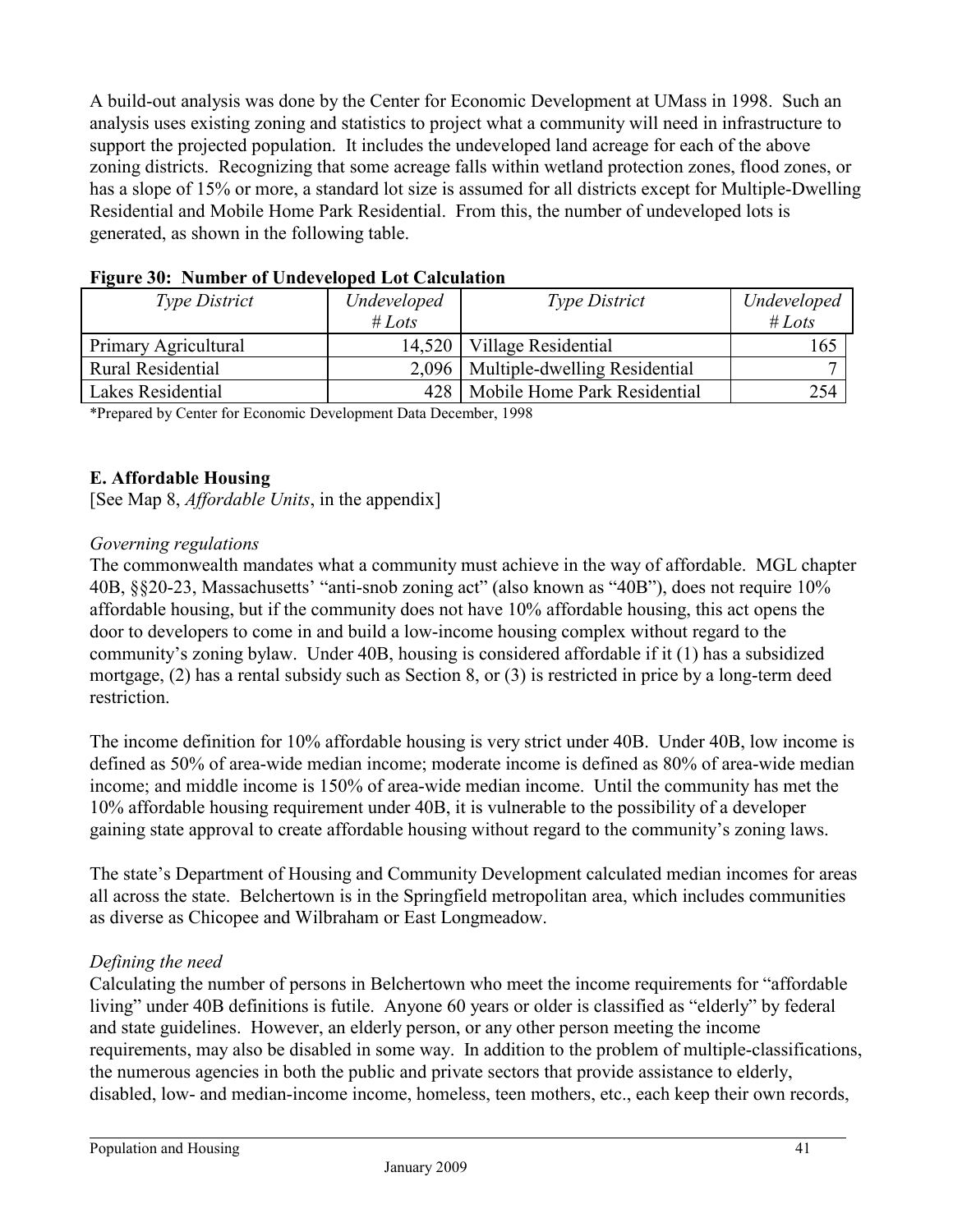further complicating any attempt to count by the various categories of need. The only source used by regulatory agencies for calculating need is census data. The 2000 census data indicate that 1,495, or 12%, of Belchertown's population is 60 or older, thus meeting the definition for "elderly." Instead of trying to establish "need" by classifying and counting persons with various needs, the communities are expected to provide the required *number of units* as a percentage of total housing units in the community. Belchertown has 5,050 housing units. To comply with 40B, 10%, or 505 of those, need to meet the requirements of 40B. Of the 505, 5% (25) must be designed to accommodate handicapped individuals. More recently, 13% of elderly housing must now also be made available to the disabled, including the "young" disabled (those under 60). Consequently, as of 2002 Belchertown's affordable housing target number of units was 505, of which 25 should have been for persons with disabilities.

HUD income-based housing, such as Lord Jeffery, serves a mix of needs. For instance, Lord Jeffery has approximately 300 units. There was a set-aside for the disabled: 18 units were designed as wheelchair units; another 13 were set-asides for the mentally retarded and mentally ill.

## *Progress to date under 40B*

The community would be wise to consider adopting alternatives to single-unit housing, including constructing multi-dwelling units available for rent or purchase. For instance, twenty 4-unit attractively-designed dwellings scattered throughout the community could generate 80 units for our young families, elderly, and citizens requiring barrier-free housing, without disturbing the rural look and feel of Belchertown. Similarly, changes in zoning or subdivision association rules could be made to facilitate affordable housing by allowing small rental units in new or existing private houses, again with little or no visible structural harm to the community.

When the housing market is hot, developers are in a better position to include more affordable properties within a development. They can do this by shifting more of the development's infrastructure cost toward the more expensive houses, thus reducing the development cost of the less expensive houses such that they would meet the requirements for affordability.

## *Housing administered by the Belchertown Housing Authority*

The Belchertown Housing Authority administers four state-aided projects. Everett Acres on Everett Avenue is a forty-eight-unit complex built and administered under the Chapter 667 Elderly/Disabled Housing Program. East Walnut Street, 45 State Street, and 95 George Hannum Road were built and are administered under the Chapter 689 Housing for people with special needs program. The two, three, and four bedroom units at 45 State Street and 95 George Hannum Road were built under Chapter 705 Family Housing Program.

Eligibility for housing is based on age or being disabled, family size, and income. The current maximum net annual income for eligibility is \$28,800 for one person, \$32,900 for two, \$37,000 for three, \$41,100 for four and up to \$54,300 for a family of eight.

The Housing Authority also administers 30 units of Section 8 Housing Choice Voucher Rental Assistance under the Department of Housing and Urban Development. Under this program, the Housing Authority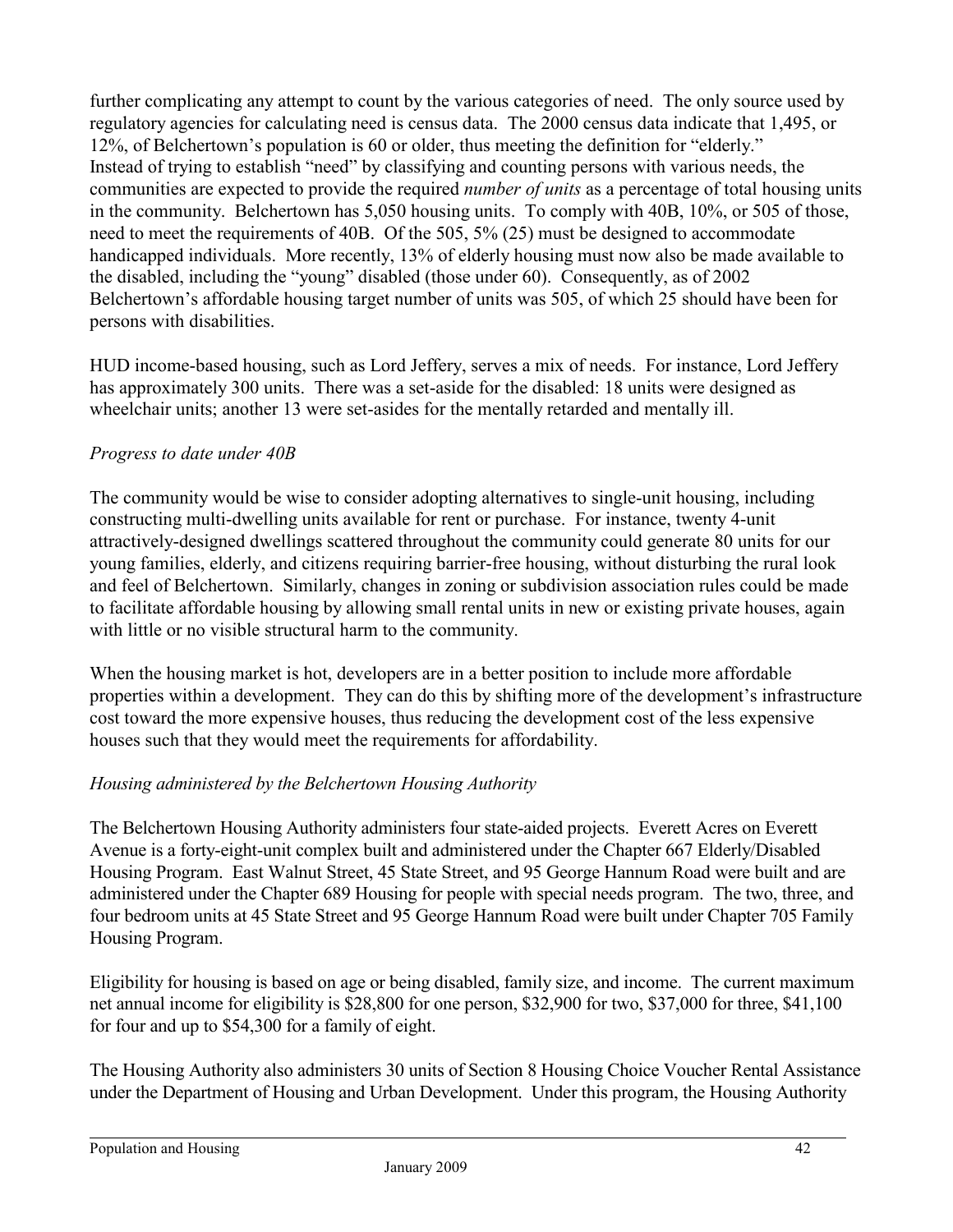assists low-income elderly, disabled persons, and families in paying their rent. Eligible individuals are issued a voucher to locate and rent decent, safe, and affordable housing of their choice in the privately owned market that meets the program's criteria. The Housing Authority actively promotes the program to local private property owners. Participants pay thirty percent of their monthly income for rent and utilities and the Authority pays the balance directly to the property owner. However, the rents of these units must be reasonable. To ensure rent reasonableness, the Housing Authority attempts to determine what the standard market rents are for Belchertown from local property owners.

## *Additional steps Belchertown has taken to increase the number of affordable housing units*

The following projects would produce affordable housing, but only the first one has an affordability element that would qualify under 40B.

- HAP, Inc. built 14 units (7 duplexes) behind Cold Spring Commons. This project finished an existing 40B comprehensive permit. These units provide affordable housing for persons in the median income range (60%–80%–100% of area-wide average income.)
- In May 2001, Belchertown revised its zoning bylaw to allow development of Fifty-five-andover housing in areas where it was not previously allowed. Four projects marketed to people aged 55 and older are in various stages of construction.
- Incentive zoning provisions have been adopted which are intended to increase housing density in cluster development areas
- **Parcels which would support an assisted living facility have been identified, and which have** access to sewer and water, have been identified
- $\blacksquare$  The sewer line has been extended to take in an existing 55+ mobile home park, enabling the park to include an additional 50 or more units
- Belchertown is working with the Pioneer Valley Planning Commission on regional housing planning

## *Funding for additional affordable housing*

Funding for housing for these targeted populations comes from a variety of sources: project-based HUD money, set-asides from DMR, Section 8 vouchers, various state agencies for public-private partnership projects, tax credits, funding for mortgage subsidies, the Regional Development Council, New England Development Fund, etc. In addition, 15% of the redevelopment money associated with closing the Belchertown State School was set aside to provide housing for the mentally retarded across western Massachusetts.

In addition, Belchertown's adoption of the Community Preservation Act could now provide funding to address three of Belchertown's primary concerns. 10% of CPA monies must be put toward each of three elements: open space preservation, affordable housing, and historic preservation. The remaining 70% can be directed toward any or all of these in any percentage desired.

## **F. Analysis based on the survey done in 2000**

## 1. Public preferences

Respondents to the community plan survey (February 2000) were neutral on the question of encouraging the building of retirement housing and single-unit housing, and felt that fewer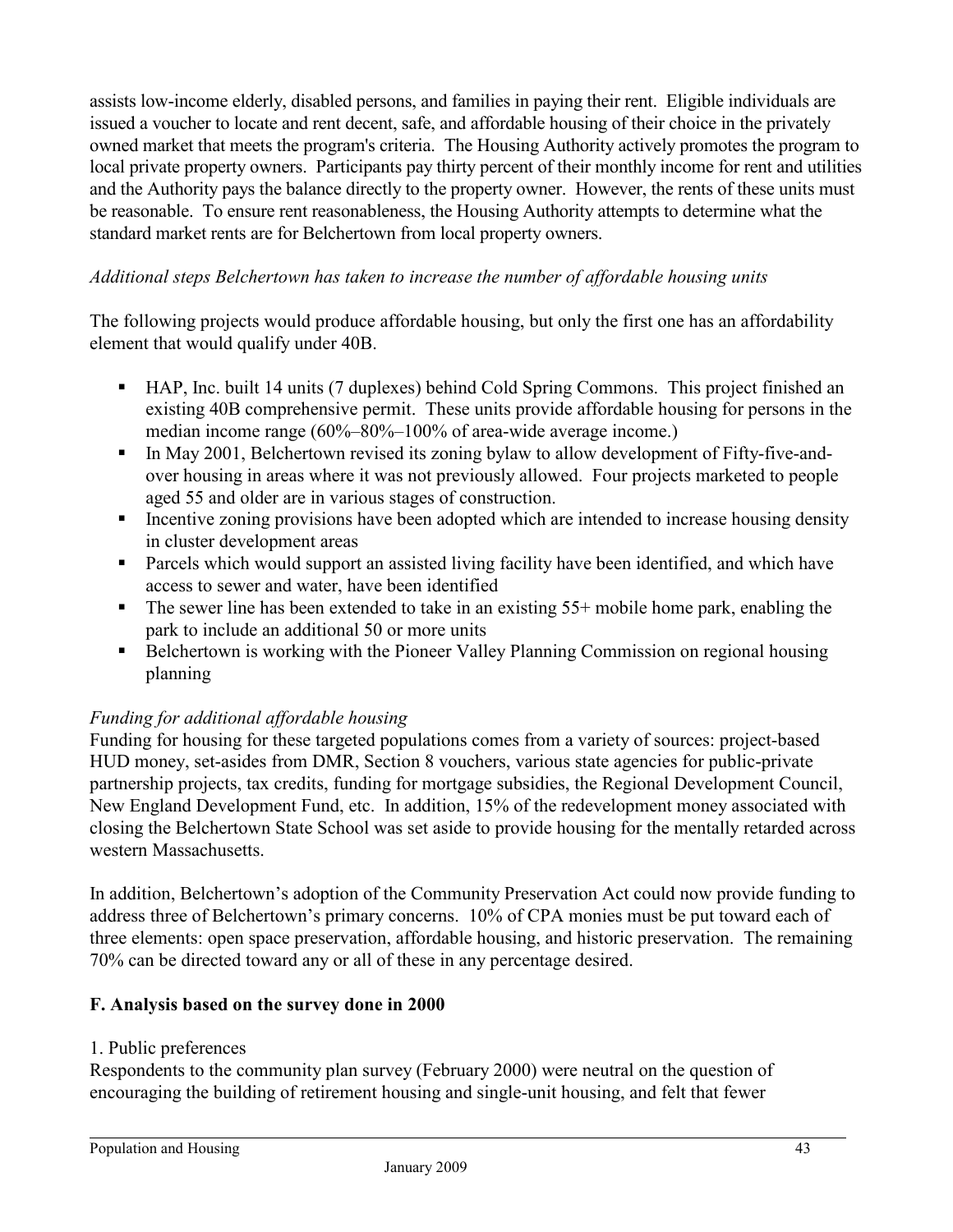condominiums, rental apartments, low-income housing, and mobile homes should be encouraged. "Residential neighborhoods" were included in almost all age groups as among the top ten reasons for living in Belchertown. It was clear from comments at the community forums that participants recognized that "neighborhood feel" can be many things beside single-unit-on-a-one-acre-lot. It just cannot be "urban."

There is a generally shared desire to lessen the undesirable effects of residential development on Belchertown's landscape and community life, but views vary on how to do this. Some propose large minimum lot sizes, while others favor cluster development. Some desire diversity in housing, including barrier-free housing, and houses affordable to working families, singles, elderly, and others with limited income. On the other hand, there is concern that multi-unit housing deteriorates rural life. Scattered housing sites, limited to six or fewer units, are seen as fitting better into the landscape, and to improving the spirit of community within the complex.

The first town forum addressing the community's goals (October 2000) strongly affirmed the desire to provide "housing that fits the needs, resources, and preferences for groups of particular concern, including seniors, retired people, households with modest incomes, and young people just starting out."

### 2. Fiscal demands of development

Most communities recognize that development implies increased costs to the community, primarily the cost of educating additional children that come with housing development, additional or improved roads, and increased services. This is offset some by property taxes. The point at which a house pays for one child in school depends largely on the tax rate. In Belchertown, the cost of educating a child is approximately \$6,000 per year. At the FY 2008 tax rate of 13.34%, the point of paying for one child in school is an assessed house value of approximately \$450,000. Relieving this some is that state funds cover about half the cost per pupil; state funding, however, may not always be reliable.

## 3. Roadside development resulting from ANR ("approval not required") lots

ANR lots are created along the street frontage of larger parcels. To be so designated, a lot must have frontage on an accepted town road, must meet minimum zoning requirements, and there must be access to it. Under state law, if the property meets these requirements, no further review is allowed to the Planning Board. The lots must still meet conservation commission and board of health requirements for building, but drainage, traffic, demands on local services, and the developer does not mitigate other things routinely addressed in subdivision review. With its miles of once-rural roads along forests and farms, Belchertown has offered a considerable amount of developable land that could meet ANR requirements. It is important to note that 81% of the housing built from 1995-2001 was developed under the ANR process*.* In comparison, subdivisions have been only a minor factor. From 2001 through 2007, ANRs were still the main way lots were created, though subdivision activity increased greatly.

### 4. Condition of existing housing stock

The Sportshaven trailer park is really the only area of town that would be considered substandard housing, largely because of the poor condition of the park itself. Elsewhere in town, individual houses, particularly older houses, need varying degrees of repair or rehabilitation, but there are no other areas that give the appearance of substandard housing.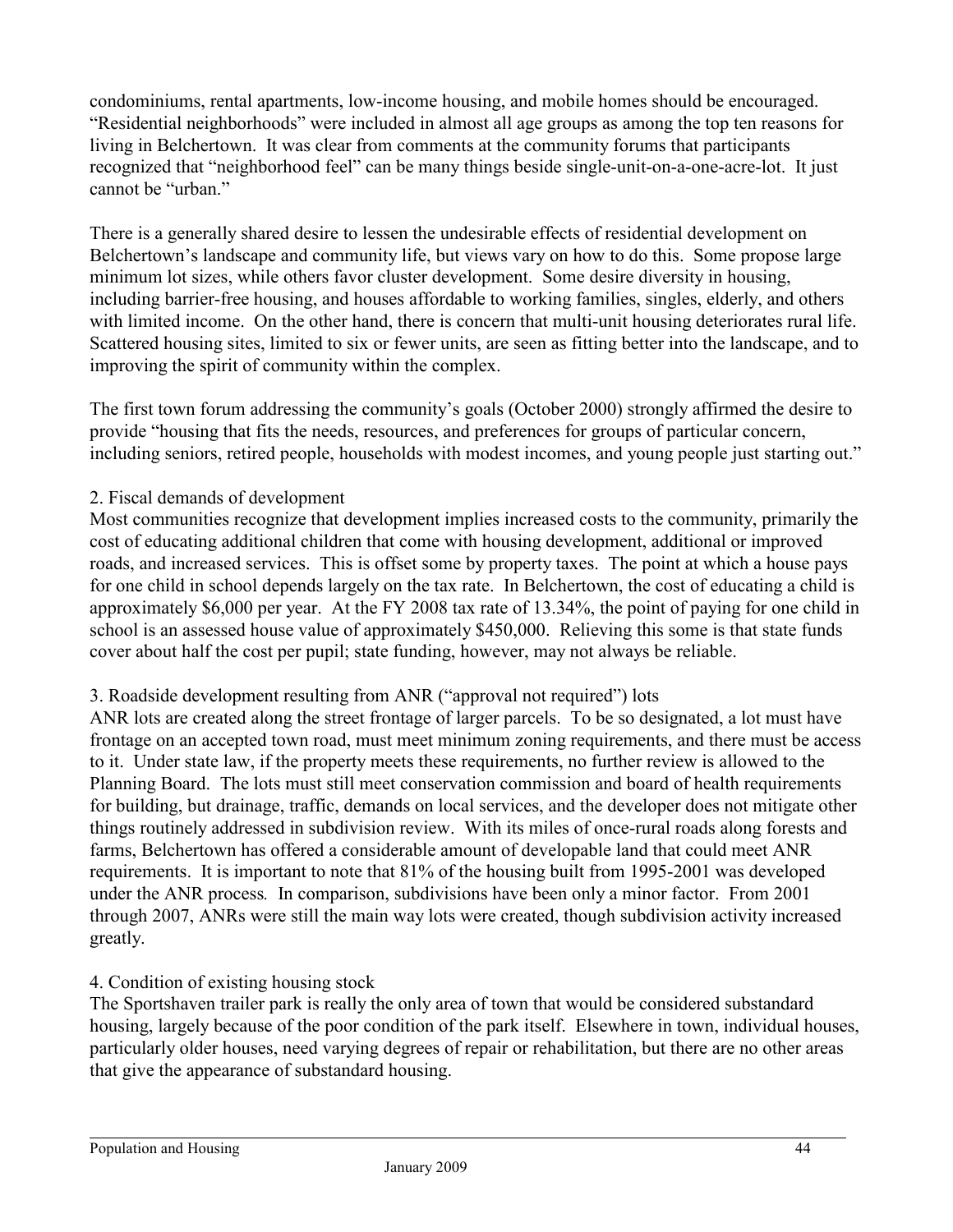### 5. Affordability

Another issue is the affordability and availability of housing for persons of low-to-moderate income, the elderly, and those requiring barrier-free housing or other supported living arrangement.

Aside from the pressures from the state to assure a reasonable percentage of housing available for these people, there is clearly an unmet need for such housing in all of the targeted categories. It is important to realize that the persons needing other choices in housing are Belchertown people, many born and raised here, and planning for additional affordable or specialized housing is necessary to meet the needs of Belchertown's own people who lack such housing now or will be looking for it in the future.

Additionally, professionals working to find or provide services and facilities for lower income, disabled, and elderly people uniformly note that the lack of affordable, regional public transportation has resulted in an exclusionary barrier for those persons unable to use personal transportation.

6. Barriers to development of affordable housing

The usual barriers to affordable housing apply also to Belchertown:

- Lack of zoning incentives for rental housing
- Lack of appropriate space for development
- **Lack of adequate public transportation**
- Scarcity of low rate or even market rate rental units
- Increasing property values, making it difficult for a developer to buy the land at a low enough price to develop affordable housing
- **Architectural barriers**
- Market barriers
- Not an entitlement community (i.e., not eligible for assured influx of state/federal dollars)

The presence of a large number of college students living in Belchertown has resulted in inflated apartment rental costs, further exacerbating the problem.

### 7. Future demands

### *Build-out Projections*

Projections in the 2000 build-out study indicated Belchertown could be looking at a total population of close to 63,000, if all the buildable land was developed. This is unlikely, but under that scenario, classrooms would be needed for a projected 9,500 students (to age 18), and households would increase to 23,000. Though the town's growth may not reach that level, the growth that is happening causes demands on infrastructure that make planned growth essential.

### **Figure 31: Build-out Estimate**

|            | 2000   | Build-out | $%$ Inc. |
|------------|--------|-----------|----------|
| Population | 12,968 | 62,668    | 383%     |
| Students   | 2,338  | 9,480     | 405%     |
| Households | 4,886  | 23,044    | 372%     |

How the community looks in terms of housing at full build-out depends on how the land is used. Full build-out with minimum lot sizes results in 8,043 lots, and a build-out in 102 years. Somewhat larger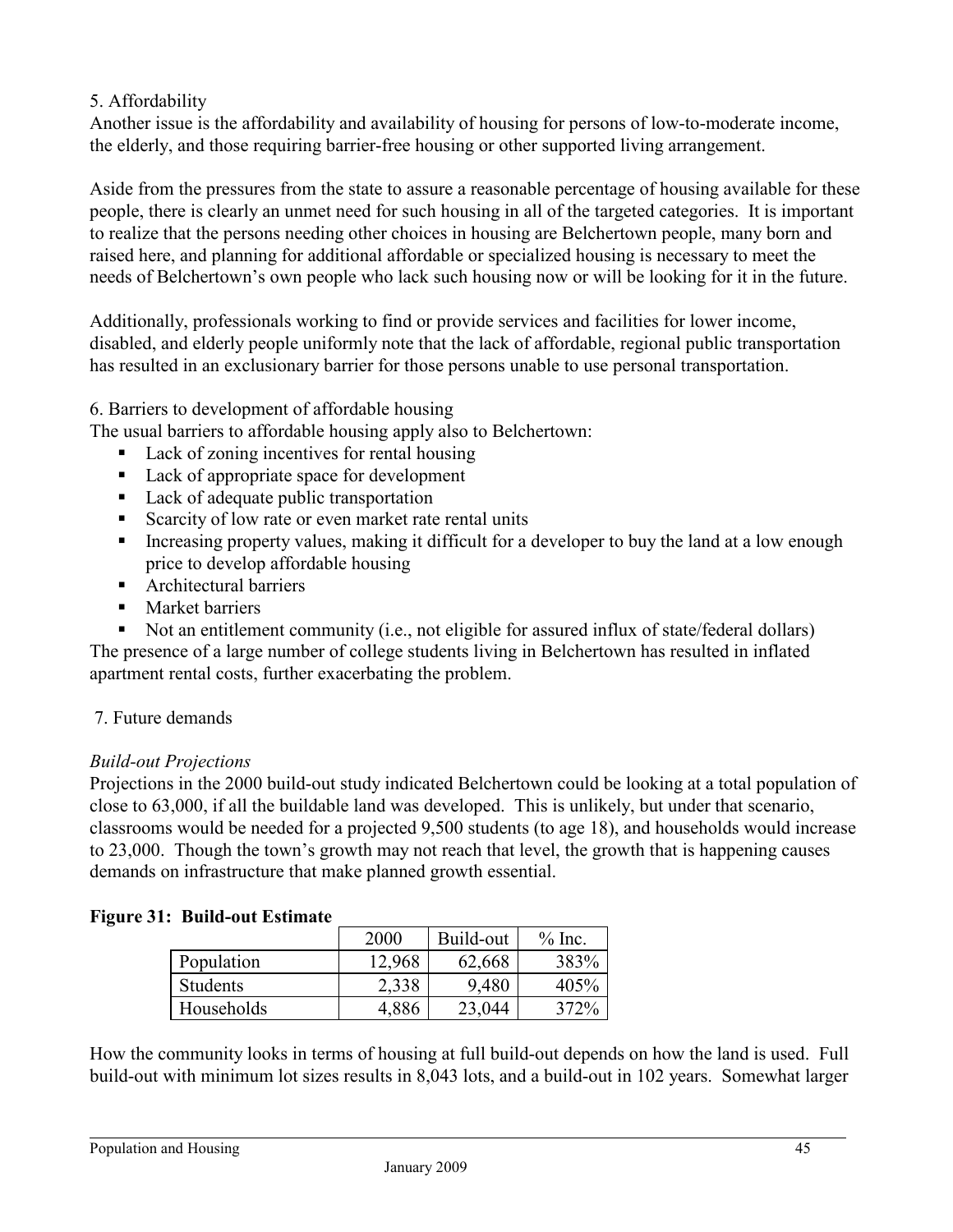lots result in 5,393 lots in 68 years. Interestingly, that same size lot, but with all agricultural land preserved, results in 4,027 lots, and a build-out in 51 years.

Planning needs to include affordable housing, and a mix of housing to meet the needs of the elderly and disabled as well as families with children, commuter households, and students. Absent townsponsored initiatives, new housing starts will continue to focus on traditional single-unit developments, with increasingly higher prices—a shift away from Belchertown's economically diverse tradition—and the risk of 40B giant apartment complexes geared to low–moderate income renters located without regard to the community's objectives.

### 8. Organizations that can be of assistance

There are several organizations, grant opportunities, and funding sources that can be of help in planning for Belchertown's housing needs, particularly as long as the town maintains steady progress in the development of affordable housing. Once strategies are agreed upon, there are grant writers who can help find the appropriate funding sources to help bring these plans to fruition. Examples of agencies that assist communities with grant applications for housing are HAP, Inc. and the Pioneer Valley Planning Commission.

### 9. Summary

The goals and related policies, or sub-goals, provide clear direction for housing development. A dual approach that focuses both on 1) *preserving open space while developing houses of varying size and price* and 2) *making certain affordable housing needs are met*, will help everything else fall into place. Changes in zoning bylaws and the use of incentives can encourage the desired results. Given the growth that is anticipated, it will be important to make sure the infrastructure (classroom space, roads, provision for water and waste removal, etc.) deemed necessary for each of the various areas of town keeps pace with the growth projected for that area. Where sewer and water lines do not exist, perhaps minimum lot sizes can be increased as a means of preserving open spaces; developments in these areas would have to show they will be self-sustainable with respect to waste and water. The time for comprehensive land use planning is *now.*

Belchertown is in a position to create a jewel of a community with a healthy economic base, areas of housing that truly meet the needs of all elements of the community, and do it while preserving the open spaces that its residents uniformly value so highly. What our community needs is a task force that will spearhead efforts to:

- 1. Apply for grants for technical assistance expressly for finding ways to produce affordable housing and/or streamline the permitting process
- 2. Apply for grants or public funds that increase the supply of affordable housing for elderly, lowmoderate income, and handicapped individuals. Such grants could include funding for improving, refurbishing and/or modifying existing available structures; preparing sites to make them suitable for housing production; and making dollars available to existing homeowners to encourage repairs and repainting of those structures, especially in historically-designated areas
- 3. Work with private lending institutions, MHFA, or other agencies to make available attractive financing, or provide other mechanisms that improve housing affordability
- 4. Form a local or regional Affordable Housing Trust that can receive tax-deductible, charitable, and other donations that would be used to develop or rehabilitate housing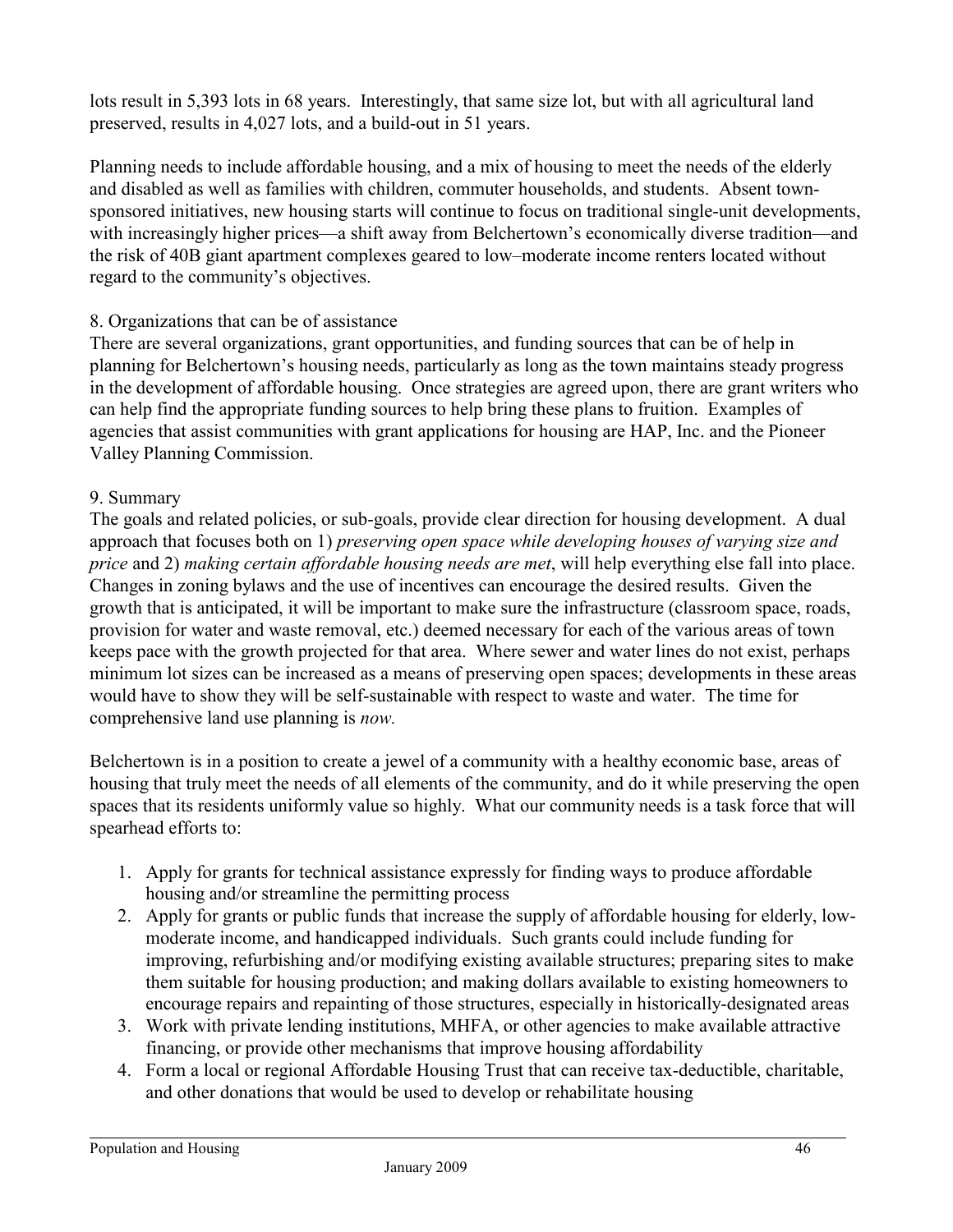- 5. Raise or appropriate municipal funds for the rehabilitation or development of needed housing
- 6. Develop incentives that result in encouraging the creation of low and middle-income housing developments

## **G. Implementation Actions**

#### **Recommended Actions**

| $I.D.$ &<br>Priority | Action                                                                                                                                                                                                                                                                                      | When<br>Initiate | Remarks | *Leadership<br>[and others to be<br>involved]   |
|----------------------|---------------------------------------------------------------------------------------------------------------------------------------------------------------------------------------------------------------------------------------------------------------------------------------------|------------------|---------|-------------------------------------------------|
| $H-1$                | Develop planned growth strategy, making<br>certain infrastructure is there to support the<br>pace and type of growth that is considered<br>desirable.                                                                                                                                       |                  |         | BOS, (DPW,<br>Planning Board,<br>BOH)           |
| $H-2$                | Address requirements of low-income<br>housing.                                                                                                                                                                                                                                              |                  |         | <b>BOS</b>                                      |
| $H-3$                | Assure that the design of affordable<br>housing units will be compatible with other<br>structures in the area, preserving the town's<br>rural look and feel.                                                                                                                                |                  |         | <b>Planning Board</b>                           |
| $H-4$                | Conduct educational programs for<br>developers to provide examples of<br>attractive and profitable alternatives to<br>subdivision approval not required (ANR)<br>lots, and to present ideas for incorporation<br>affordable housing attractively and<br>appropriately within the community. |                  |         | <b>Planning Board</b>                           |
| $H-5$                | Form a local or regional affordable housing<br>trust that can receive tax-deductible,<br>charitable, and other donations that would<br>be used to develop or rehab housing.                                                                                                                 |                  |         | <b>BOS</b>                                      |
| $H-6$                | Encourage development of assisted living<br>facility by recruiting developers of such<br>facilities and offering easy access to<br>appropriate property.                                                                                                                                    |                  |         | Council on Aging                                |
| $H - 7$              | Identify available building structured for<br>possible adaptation to provide housing for<br>renters of low or moderate income, and find<br>funding to assist in the work.                                                                                                                   |                  |         | Housing Authority,<br><b>Building Inspector</b> |

#### **Completed Actions**